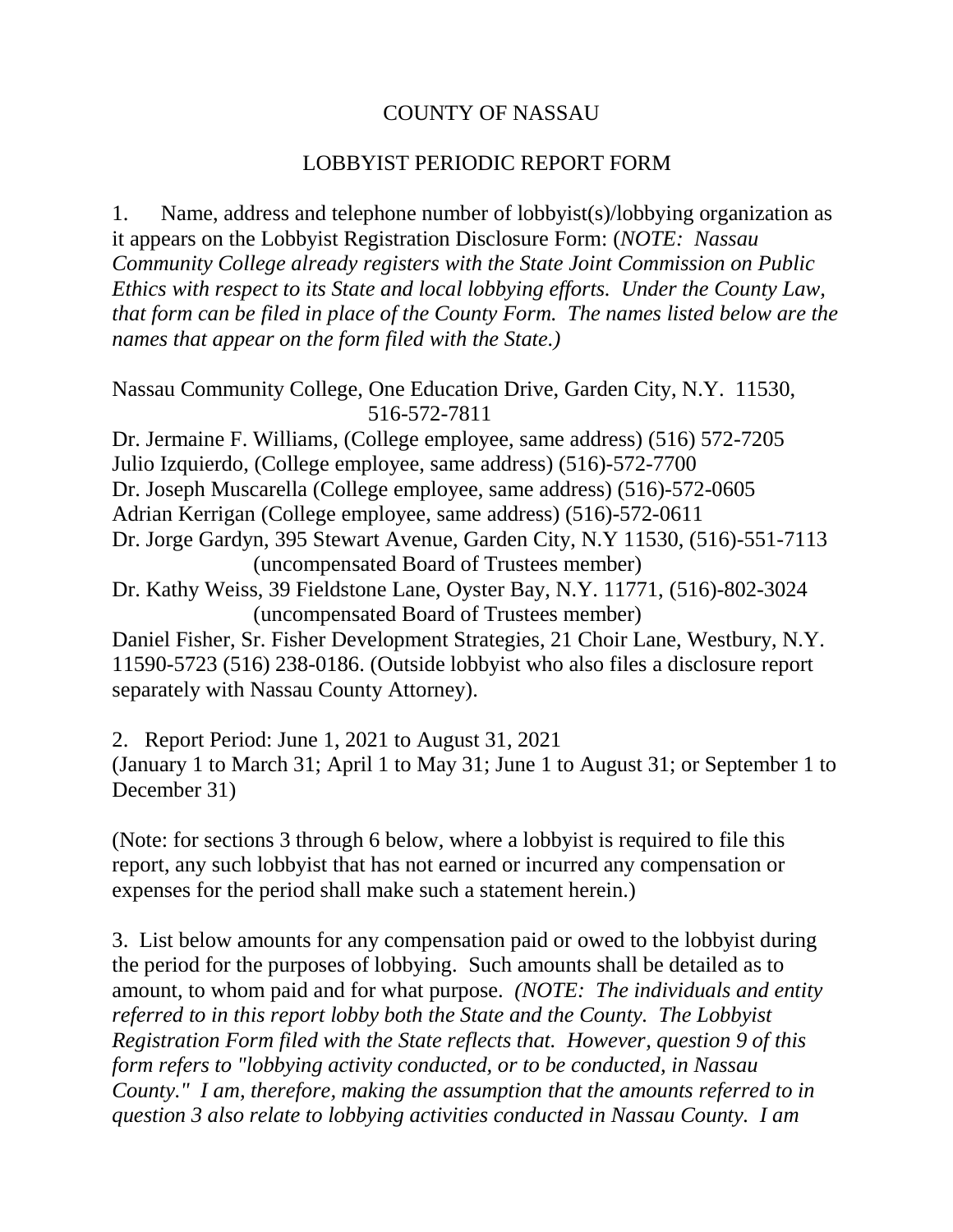*making the further reasonable assumption that the College employees' lobbying activities are split evenly between the County and the State. Therefore, the amounts below for each College employee equal the portion of their salaries that can be reasonably assigned to lobbying activities, divided by 2.)*

| Amount    | Details                                                                |  |  |
|-----------|------------------------------------------------------------------------|--|--|
| \$0       | Nassau Community College: activities related to passage of the         |  |  |
|           | County Capital Plan and College operating budget; activities related   |  |  |
|           | to capital projects. County Administration and County Legislature      |  |  |
|           | were the entities lobbied.                                             |  |  |
| \$3000.00 | Jermaine F. Williams: activities including correspondence              |  |  |
|           | regarding interests of the College. The County Executive and           |  |  |
|           | County Legislators were the entities lobbied.                          |  |  |
| \$1031.25 | Julio Izquierdo: engaged in no lobbying activities during this time    |  |  |
|           | period.                                                                |  |  |
| \$1087.50 | Joseph Muscarella: activities relating to capital projects, passage of |  |  |
|           | the County's capital plan in order to be eligible for state matching   |  |  |
|           | funds. County Executive's Administration was the entity lobbied.       |  |  |
| \$3093.75 | Adrian Kerrigan: engaged in no lobbying activities during this time    |  |  |
|           | period.                                                                |  |  |
| \$0       | Jorge Gardyn: engaged in no lobbying activities during this time       |  |  |
|           | period.                                                                |  |  |
| \$0       | Kathy Weiss: engaged in no lobbying activities during this time        |  |  |
|           | period.                                                                |  |  |
| \$1462.00 | Daniel Fisher, Sr. Fisher Development Strategies: Communications       |  |  |
|           | to Nassau County Legislators concerning the NCC Budget.                |  |  |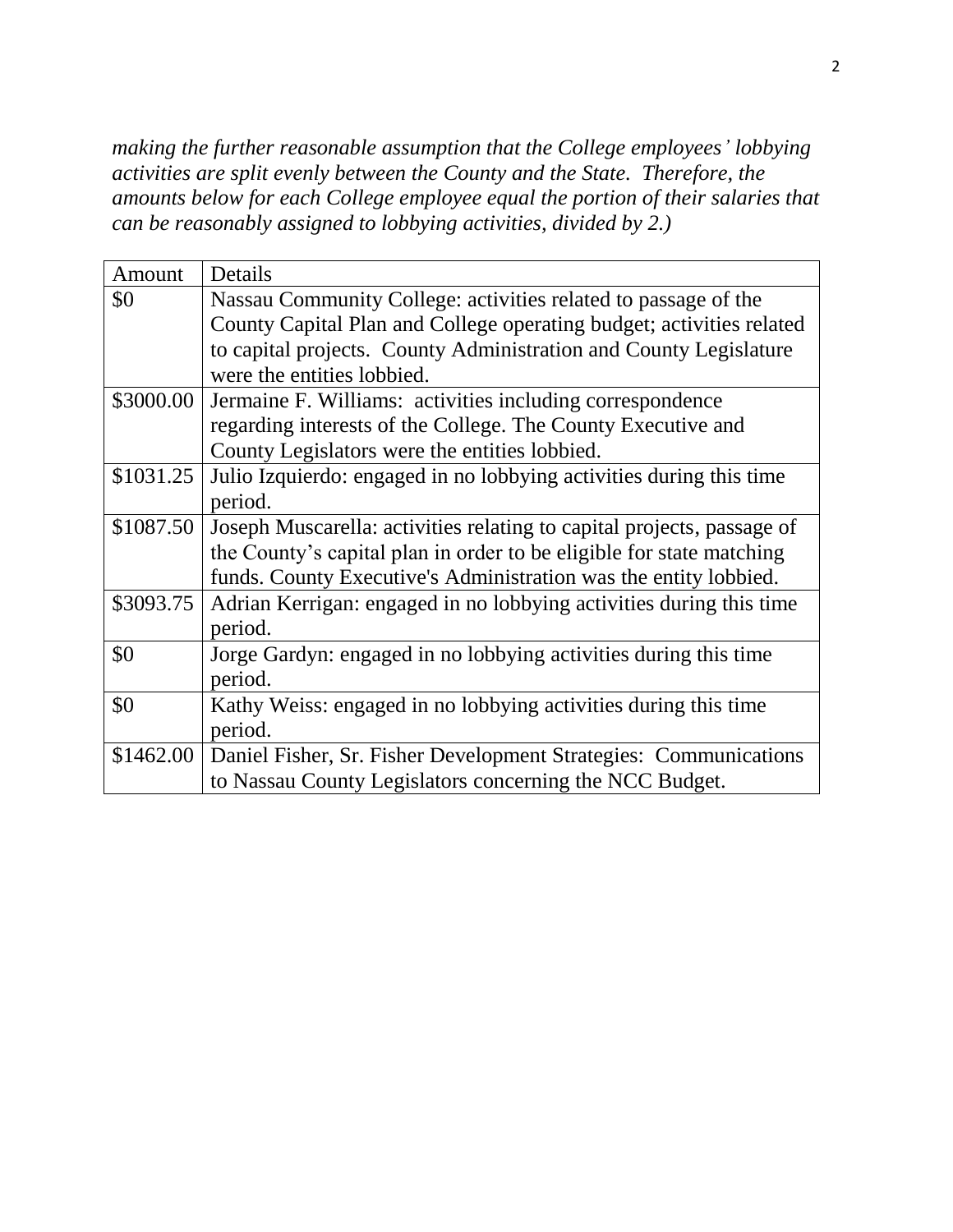4. List below the cumulative total amounts earned to date for lobbying year.

Nassau Community College (\$0); Jermaine F. Williams (\$8000.); Julio Izquierdo (\$2750); Joseph Muscarella (\$2900); Adrian Kerrigan (\$8250); Daniel Fisher, Sr.  $($1799.50) = $23,699.50$  in total.

5. List below amounts for any expenses expended or incurred by the lobbyist during the period for the purpose of lobbying. Such amounts shall be detailed as to amount, to whom paid and for what purpose.

| Amount | Details                                                                    |  |  |
|--------|----------------------------------------------------------------------------|--|--|
|        | \$23,699.50 Nassau Community College: activities related to passage of the |  |  |
|        | County capital plan and College operating budget; activities related to    |  |  |
|        | capital projects; Money spent in the form of salary (in the above          |  |  |
|        | described amounts to Jermaine Williams, Julio Izquierdo, Adrian            |  |  |
|        | Kerrigan, Joseph Muscarella) and contract payment to Daniel Fisher.        |  |  |
|        | The County Executive's Administration and the County Legislature           |  |  |
|        | were the entities that were lobbied.                                       |  |  |
| \$0    | Jermain F. Williams                                                        |  |  |
| \$0    | Julio Izquierdo                                                            |  |  |
| \$0    | Joseph Muscarella                                                          |  |  |
| \$0    | Adrian Kerrigan                                                            |  |  |
| \$0    | Jorge Gardyn                                                               |  |  |
| \$0    | <b>Kathy Weiss</b>                                                         |  |  |
| \$0    | Daniel Fisher, Sr.                                                         |  |  |

6. List below the cumulative total amounts expended to date for lobbying year: \$23,699.50

(In lieu of completing 7 through 10 below, you may attach a copy of your Lobbyist Registration Disclosure Form, provided the information has not changed. *Attached is the form that NCC filed with the County in January 2021. No information has changed.*

I understand that copies of this form will be sent to the Nassau County Department of Information Technology ("IT") to be posted on the County's website.